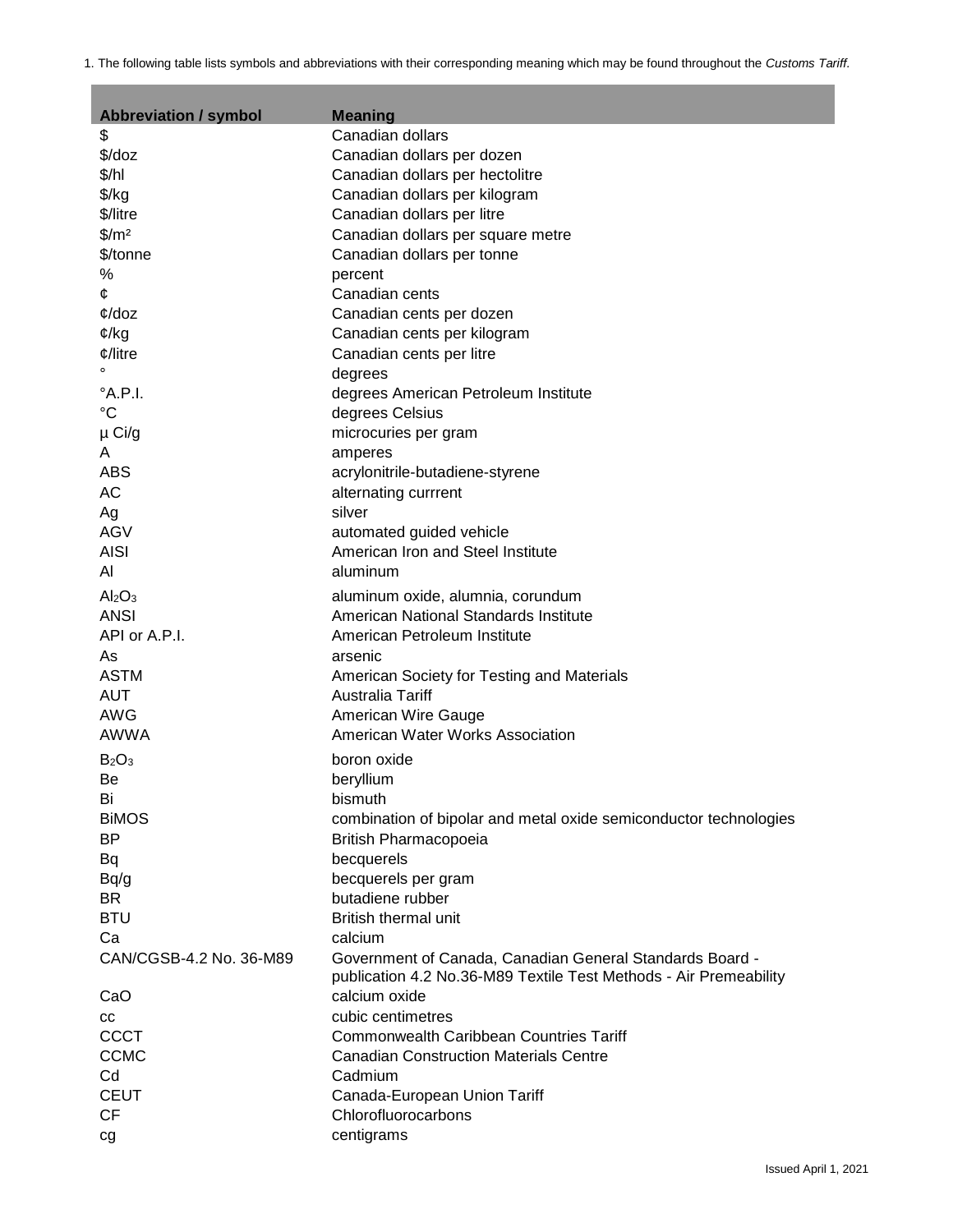| <b>Abbreviation / symbol</b>                                      | <b>Meaning</b>                                                          |  |
|-------------------------------------------------------------------|-------------------------------------------------------------------------|--|
| <b>CIAT</b>                                                       | Canada-Israel Agreement Tariff                                          |  |
| <b>CIFTA</b>                                                      | Canada-Israel Free Trade Agreement                                      |  |
| CIIR or BIIR                                                      | halo-isobutene-isoprene rubber                                          |  |
| cm                                                                | centimetres                                                             |  |
| cm <sup>2</sup>                                                   | square centimetres                                                      |  |
| cm <sup>3</sup>                                                   | cubic centimetres                                                       |  |
| <b>CMT</b>                                                        | <b>Corrugated Medium Test</b>                                           |  |
| cN                                                                | centinewtons                                                            |  |
| cN/tex                                                            | centinewtons per tex                                                    |  |
| Co                                                                | cobalt                                                                  |  |
| <b>COLT</b>                                                       | Colombia Tariff                                                         |  |
| <b>CPTPT</b>                                                      | Comprehensive and Progressive Trans-Pacific Partnership Tariff          |  |
| CR.                                                               | chloroprene (chlorobutadiene) rubber                                    |  |
| Cr                                                                | chromium                                                                |  |
| Cr <sub>2</sub> O <sub>3</sub>                                    | chromium (III) oxide                                                    |  |
| <b>CRT</b>                                                        | Costa Rica Tariff                                                       |  |
| <b>CT</b>                                                         | <b>Chile Tariff</b>                                                     |  |
| Cu                                                                | copper                                                                  |  |
| DC                                                                | direct current                                                          |  |
| <b>DIMMs</b>                                                      | electronic dual in-line memory modules                                  |  |
| dl/g                                                              | decilitres per gram                                                     |  |
| dm <sup>3</sup>                                                   | cubic decimetres                                                        |  |
| doz                                                               | dozen                                                                   |  |
| <b>DRAM</b>                                                       | dynamic read-write random access memory                                 |  |
| dyne/cm                                                           | dyne per centimetre                                                     |  |
| <b>EEPROM</b>                                                     | electrically erasable programmable read only memory                     |  |
| <b>EPDM</b>                                                       | ethylene-propylene-non-conjugated diene rubber                          |  |
| etc.                                                              | et cetera                                                               |  |
| Fe                                                                | iron                                                                    |  |
| Fe <sub>2</sub> O <sub>3</sub><br><b>FLASH E<sup>2</sup> PROM</b> | hematite<br>flash memories                                              |  |
|                                                                   | grams                                                                   |  |
| g<br>q.v.w.                                                       | gross vehicle weight                                                    |  |
| g/cm <sup>3</sup>                                                 | grams per cubic centimetre                                              |  |
| g/m <sup>2</sup>                                                  | grams per square metre                                                  |  |
| <b>GPT</b>                                                        | <b>General Preferential Tariff</b>                                      |  |
|                                                                   |                                                                         |  |
| $H_3BO_3$                                                         | boric acid                                                              |  |
| <b>HBFC</b>                                                       | hydrobromofluorocarbons                                                 |  |
| <b>HCFC</b>                                                       | hydrochlorofluorocarbons                                                |  |
| <b>HCH</b>                                                        | hexachlorocyclohexane                                                   |  |
| Hem-Fir                                                           | Canadian timber species (western hemlock and amabilis fir)              |  |
|                                                                   | manufactured and marketed together                                      |  |
| HFC<br><b>HNT</b>                                                 | hydrofluorocarbons<br><b>Honduras Tariff</b>                            |  |
| Hz                                                                | hertz                                                                   |  |
| IF                                                                |                                                                         |  |
| <b>IIR</b>                                                        | intermediate frequency<br>isobutene-isoprene (butyl) rubber             |  |
| <b>INN</b>                                                        | International Non-proprietary Name                                      |  |
| <b>IPC-4101</b>                                                   | Association Connecting Electronics Industries (originally Institute for |  |
|                                                                   | Printed Circuits) - Specification for Base Materials for Rigid and      |  |
|                                                                   | <b>Multilayer Printed Boards</b>                                        |  |
| IR                                                                | infra-red                                                               |  |
| IR                                                                | isoprene rubber                                                         |  |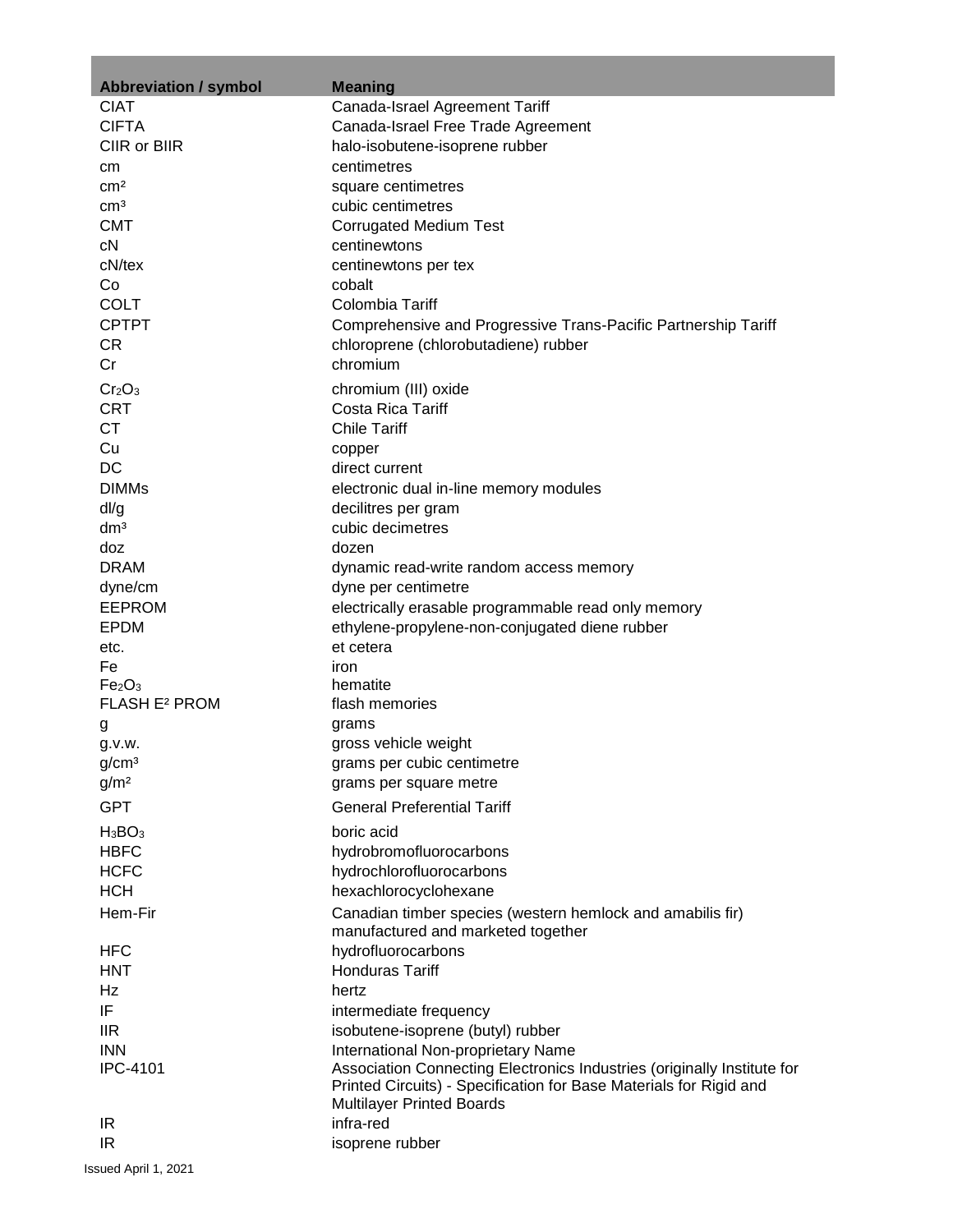| <b>Abbreviation / symbol</b> | <b>Meaning</b>                                                  |  |
|------------------------------|-----------------------------------------------------------------|--|
| <b>ISO</b>                   | International Organization for Standardization                  |  |
| IT                           | <b>Iceland Tariff</b>                                           |  |
| JT                           | Jordan Tariff                                                   |  |
| K <sub>2</sub> O             | potassium oxide                                                 |  |
| kcal                         | kilocalories                                                    |  |
| kcal/kg                      | kilocalories per kilogram                                       |  |
|                              |                                                                 |  |
| kg                           | kilograms                                                       |  |
| kg/m                         | kilograms per metre                                             |  |
| kJ                           | kilojoules                                                      |  |
| kN                           | kilonewtons                                                     |  |
| kN/m                         | kilonewtons per metre                                           |  |
| kPa                          | kilopascals                                                     |  |
| kPa.m <sup>2</sup> /g        | Mullen burst index                                              |  |
| <b>KRT</b>                   | <b>Korea Tariff</b>                                             |  |
| kV                           | kilovolts                                                       |  |
| kVA                          | kilovolts-amperes                                               |  |
| kvar                         | kilovars or kilovolts-amperes-reactive                          |  |
| kW                           | kilowatts                                                       |  |
| L.                           | Linnaeus (latin)                                                |  |
| l/m                          | litre per metre                                                 |  |
| <b>LCD</b>                   | liquid crystal display                                          |  |
| <b>LDCT</b>                  | <b>Least Developed Country Tariff</b>                           |  |
| <b>LED</b>                   |                                                                 |  |
|                              | light emitting diode                                            |  |
| m                            | metres                                                          |  |
| m-                           | meta-                                                           |  |
| m <sup>2</sup>               | square metres                                                   |  |
| m <sup>3</sup>               | cubic metres                                                    |  |
| $m^3/s$                      | cubic metres per second                                         |  |
| <b>MDF</b>                   | medium density fibreboard                                       |  |
| MDI                          | diphenylmethane-4, 4'-diisocyanate                              |  |
| Meas.                        | measure                                                         |  |
| <b>MFN</b>                   | Most-Favoured-Nation Tariff                                     |  |
| mg                           | milligrams                                                      |  |
| Mg                           | magnesium                                                       |  |
| mg/cm <sup>2</sup>           | milligrams per square centimetre                                |  |
| MgO                          | magnesium oxide                                                 |  |
| <b>MHz</b>                   | megahertz                                                       |  |
| <b>MIDI</b>                  | musical instrument digital interface                            |  |
| min                          | minute                                                          |  |
| ml                           | millilitres                                                     |  |
|                              | millimetres                                                     |  |
| mm<br>mm <sup>2</sup> /sec.  |                                                                 |  |
|                              | square millimetres per second                                   |  |
| mN                           | millinewtons                                                    |  |
| Mn                           | manganese                                                       |  |
| mono                         | one or single                                                   |  |
| <b>MOS</b>                   | metal oxide semiconductor                                       |  |
| MPa                          | megapascals                                                     |  |
|                              | Manufacturers Standardization Society of the Valve and Fittings |  |
| <b>MSS</b>                   | Industry                                                        |  |
| <b>MXT</b>                   | <b>Mexico Tariff</b>                                            |  |
| <b>MVA</b>                   | megavolt amperes                                                |  |
| <b>MW</b>                    | megawatt                                                        |  |
| n-                           | normal-                                                         |  |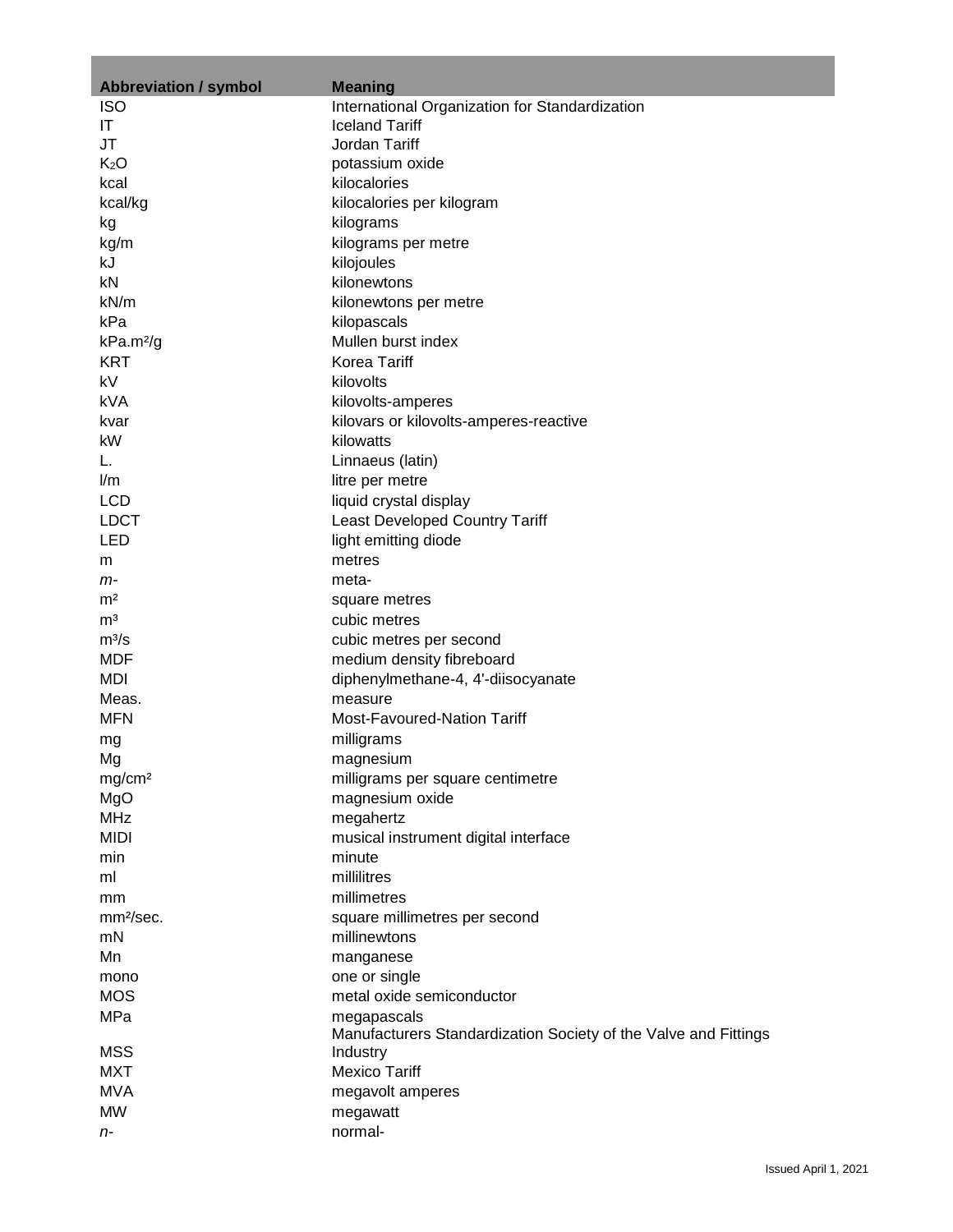| <b>Abbreviation / symbol</b>  | <b>Meaning</b>                                                         |
|-------------------------------|------------------------------------------------------------------------|
| N.m                           | newton metre (torque)                                                  |
| N/m                           | newtons per metre (surface tension)                                    |
| Na <sub>2</sub> O             | sodium monoxide                                                        |
| <b>NaOH</b>                   | sodium hydroxide                                                       |
| <b>NB</b>                     | nota bene                                                              |
| <b>NBR</b>                    | acrylonitrile-butadiene rubber                                         |
| <b>NCO</b>                    | isocyanate - functional group of atoms -N=C=O (1 nitrogen, 1 carbon, 1 |
|                               | oxygen)                                                                |
| <b>NF</b>                     | National Formulary                                                     |
| Ni                            | nickel                                                                 |
| <b>NIOSH</b>                  | National Institute for Occupational Safety and Health                  |
| No. or Nos.                   | number                                                                 |
| NT                            | Norway Tariff                                                          |
| <b>NZT</b>                    | New Zealand Tariff                                                     |
| O                             | oxygen                                                                 |
| 0-                            | ortho-                                                                 |
| <b>OSB</b>                    | oriented strand board                                                  |
| $p-$                          | para-                                                                  |
| P <sub>2</sub> O <sub>5</sub> | diphosphorus pentoxide                                                 |
| <b>PAT</b>                    | Panama Tariff                                                          |
| Pb                            | lead                                                                   |
| PBB                           | polybrominated biphenyls                                               |
| <b>PBD</b>                    | phenylbiphenyloxadiazole (2-phenyl-5(4-biphenylyl)-1,3,4-oxadiazole    |
| <b>PbO</b>                    | lead monoxide, lead oxide                                              |
| <b>PCB</b>                    | polychlorinated biphenyls                                              |
| <b>PCT</b>                    | polychlorinated terphenyls                                             |
| <b>PFC</b>                    | perfluorocarbons                                                       |
| pH                            | potential of hydrogen                                                  |
| <b>POPOP</b><br><b>PPO</b>    | 1,4-bis-2-(5-phenyloxazolyl)-benzene                                   |
| PT                            | 2,5-diphenyloxazole<br><b>Peru Tariff</b>                              |
| <b>PTO</b>                    | power take-off                                                         |
| <b>PVC</b>                    | poly(vinyl chloride)                                                   |
| RAM                           | random access memory                                                   |
| RC                            | Rockwell scale "C"                                                     |
| <b>RF</b>                     | radio frenquency                                                       |
| rH                            | redoxpotential                                                         |
| <b>ROM</b>                    | read-only memory                                                       |
| S                             | sulphur                                                                |
| S.P.F.                        | spruce, pine, fir                                                      |
| SAE J1392 980XF               | Society of Automotive Engineers standard                               |
| <b>SAN</b>                    | styrene-acrylonitrile                                                  |
| Sb                            | antimony                                                               |
| <b>SBR</b>                    | styrene-butadiene rubber                                               |
| sec                           | seconds                                                                |
| Si                            | silicon                                                                |
| <b>SIMMs</b>                  | electronic single in-line memory modules                               |
| SiO <sub>2</sub>              | silica, silicon oxide, silicon dioxide                                 |
| <b>SLT</b>                    | Switzerland Liechtenstein Tariff                                       |
| Sn                            | tin                                                                    |
| spp.                          | species plural (latin)                                                 |
| <b>SRAM</b>                   | static read-write random access                                        |
| SS                            | statistical suffix                                                     |
| Issued April 1, 2021          |                                                                        |

in 1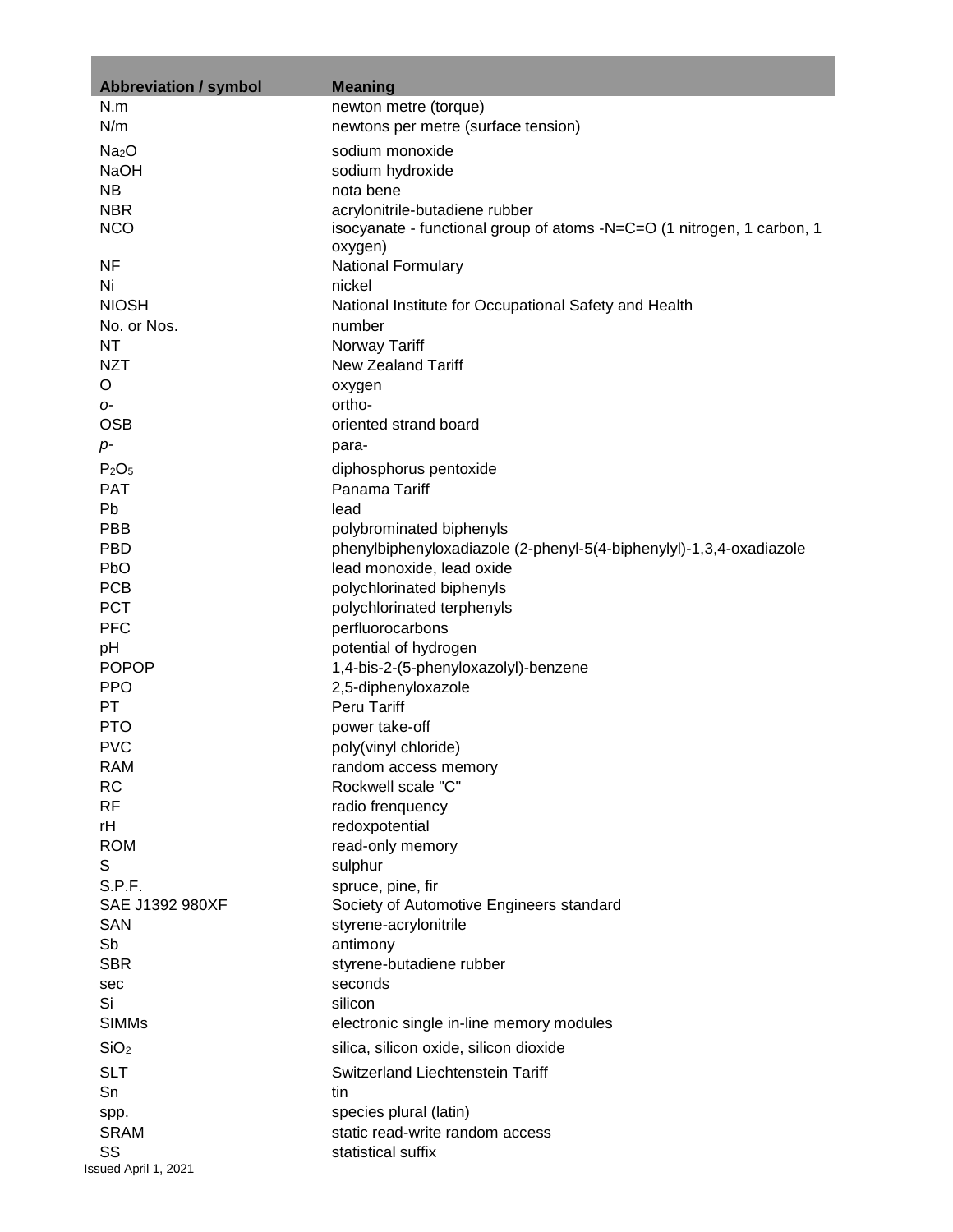| <b>Abbreviation / symbol</b> | <b>Meaning</b>                        |
|------------------------------|---------------------------------------|
| Τ                            | tesla                                 |
| Тe                           | tellurium                             |
| <b>TIMS</b>                  | Train Information Monitoring System   |
| <b>TSNR</b>                  | technically specified natural rubber  |
| <b>UAT</b>                   | Ukraine Tariff                        |
| <b>USP</b>                   | United States Pharmacopeia            |
| <b>UST</b>                   | <b>United States Tariff</b>           |
| UV                           | ultra-violet                          |
| V                            | volts                                 |
| VA                           | volt-amperes                          |
| var.                         | varietas (latin) = variety            |
| vol                          | volume                                |
| W                            | watts                                 |
| W.O.G.                       | water, oil, gas                       |
| <b>XSBR</b>                  | carboxylated styrene-butadiene rubber |
| Zn                           | zinc                                  |
| Zr                           | zirconium                             |